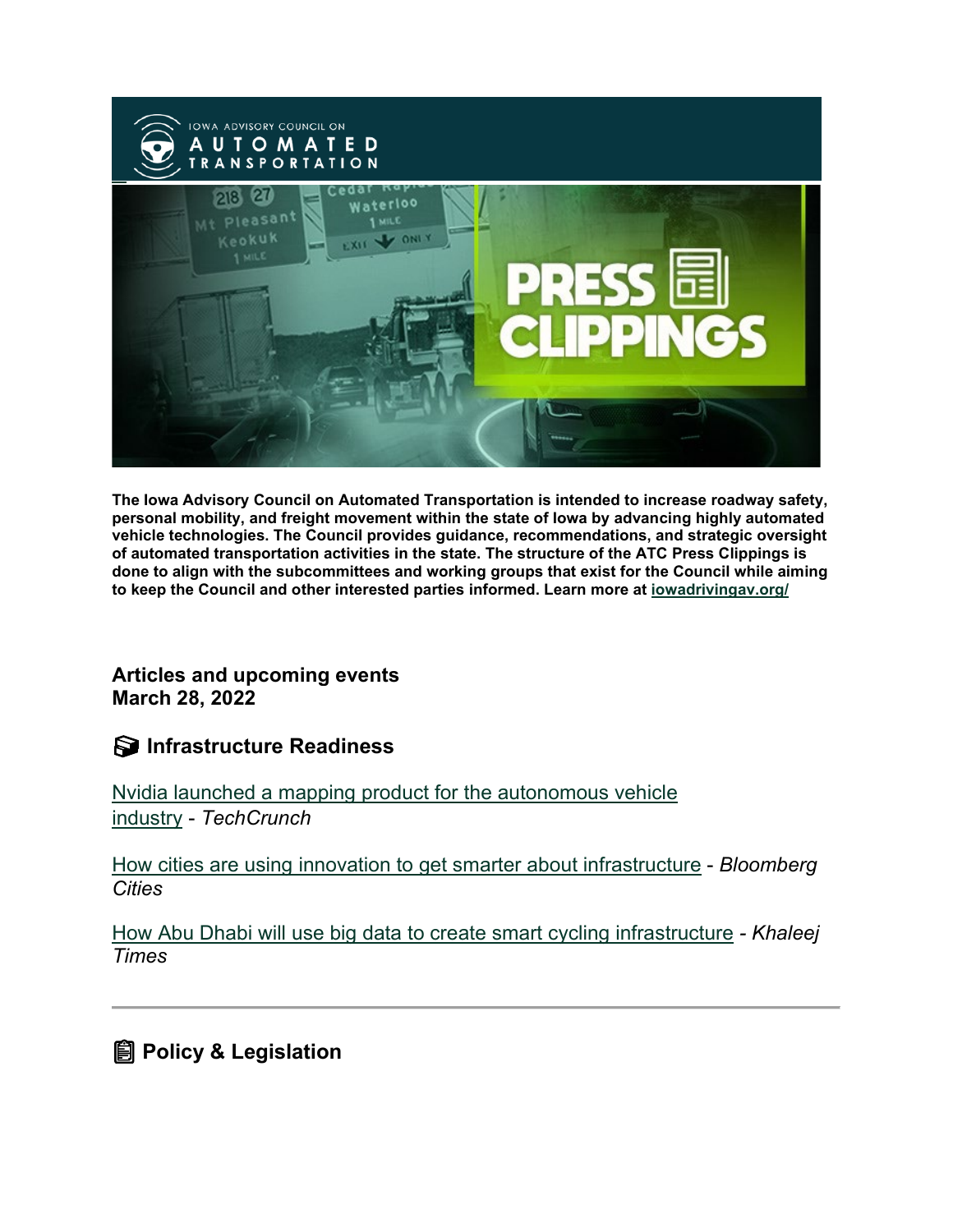[Automated Vehicles Get Streamlined Safety Standards in New Rule](https://about.bgov.com/news/automated-vehicles-get-streamlined-safety-standards-in-new-rule/?utm_medium=email&utm_source=govdelivery) - *Bloomberg Government*

[Who's Responsible if a Tesla on Autopilot Kills Someone?](https://www.route-fifty.com/tech-data/2022/03/whos-responsible-if-tesla-autopilot-kills-someone/363120/?utm_medium=email&utm_source=govdelivery) - *Route Fifty*

[U.S. will see 'meaningful' autonomous vehicle policy in 2020s -U.S.](https://www.reuters.com/article/usa-buttigieg-sxsw/u-s-will-see-meaningful-autonomous-vehicle-policy-in-2020s-u-s-transportation-secretary-idUSL5N2VJ73D?utm_medium=email&utm_source=govdelivery)  [Transportation Secretary](https://www.reuters.com/article/usa-buttigieg-sxsw/u-s-will-see-meaningful-autonomous-vehicle-policy-in-2020s-u-s-transportation-secretary-idUSL5N2VJ73D?utm_medium=email&utm_source=govdelivery) *- Reuters*

[Amazon robots scooting along sidewalks? Hold on, Kirkland says](https://www.seattletimes.com/seattle-news/eastside/for-now-kirkland-says-no-to-small-amazon-robots-scooting-along-streets-and-sidewalks/?utm_medium=email&utm_source=govdelivery) *- The Seattle Times*

#### **Exp. Economic Development**

[Feds To Promote 'Equitable Workforce' With IIJA Funds](https://aashtojournal.org/2022/03/11/feds-to-promote-equitable-workforce-with-iija-funds/?utm_medium=email&utm_source=govdelivery) - *AASHTO Journal*

[Autonomous trucks could replace 500,000 U.S. jobs, study finds](https://www.autonews.com/mobility-report/autonomous-trucks-could-replace-500000-us-jobs?utm_medium=email&utm_source=govdelivery) - *Automotive News*

[Locomation signs up 3rd trucking company for its autonomous](https://www.freightwaves.com/news/locomation-signs-up-third-trucking-company-to-test-autonomous-technology?utm_medium=email&utm_source=govdelivery)  [technology](https://www.freightwaves.com/news/locomation-signs-up-third-trucking-company-to-test-autonomous-technology?utm_medium=email&utm_source=govdelivery) *- FreightWaves*

[Einride partners with Maersk to electrify over one million shipments over the next](https://electrek.co/2022/03/24/einride-partners-with-maersk-to-electrify-over-one-million-shipments-over-the-next-five-years/?utm_medium=email&utm_source=govdelivery)  [five years](https://electrek.co/2022/03/24/einride-partners-with-maersk-to-electrify-over-one-million-shipments-over-the-next-five-years/?utm_medium=email&utm_source=govdelivery) *- Electrek*

## **Public Safety & Enforcement**

[NHTSA's Safe System Approach: Educating and Protecting All Road](https://highways.dot.gov/public-roads/winter-2022/04?utm_medium=email&utm_source=govdelivery)  [Users](https://highways.dot.gov/public-roads/winter-2022/04?utm_medium=email&utm_source=govdelivery) - *Federal Highway Administration*

[Consumer Advisory: NHTSA's New Paid Media Campaign Educates Vehicle](https://www.nhtsa.gov/press-releases/media-campaign-safety-technologies?utm_medium=email&utm_source=govdelivery)  [Owners About Safety Technologies](https://www.nhtsa.gov/press-releases/media-campaign-safety-technologies?utm_medium=email&utm_source=govdelivery) - *National Highway Traffic Safety Administration*

[San Jose, Calif., taps lidar to understand pedestrian death trend](https://statescoop.com/pedestrian-deaths-san-jose-lidar/?utm_medium=email&utm_source=govdelivery) - *State Scoop*

**Research, Development, Testing & Evaluation**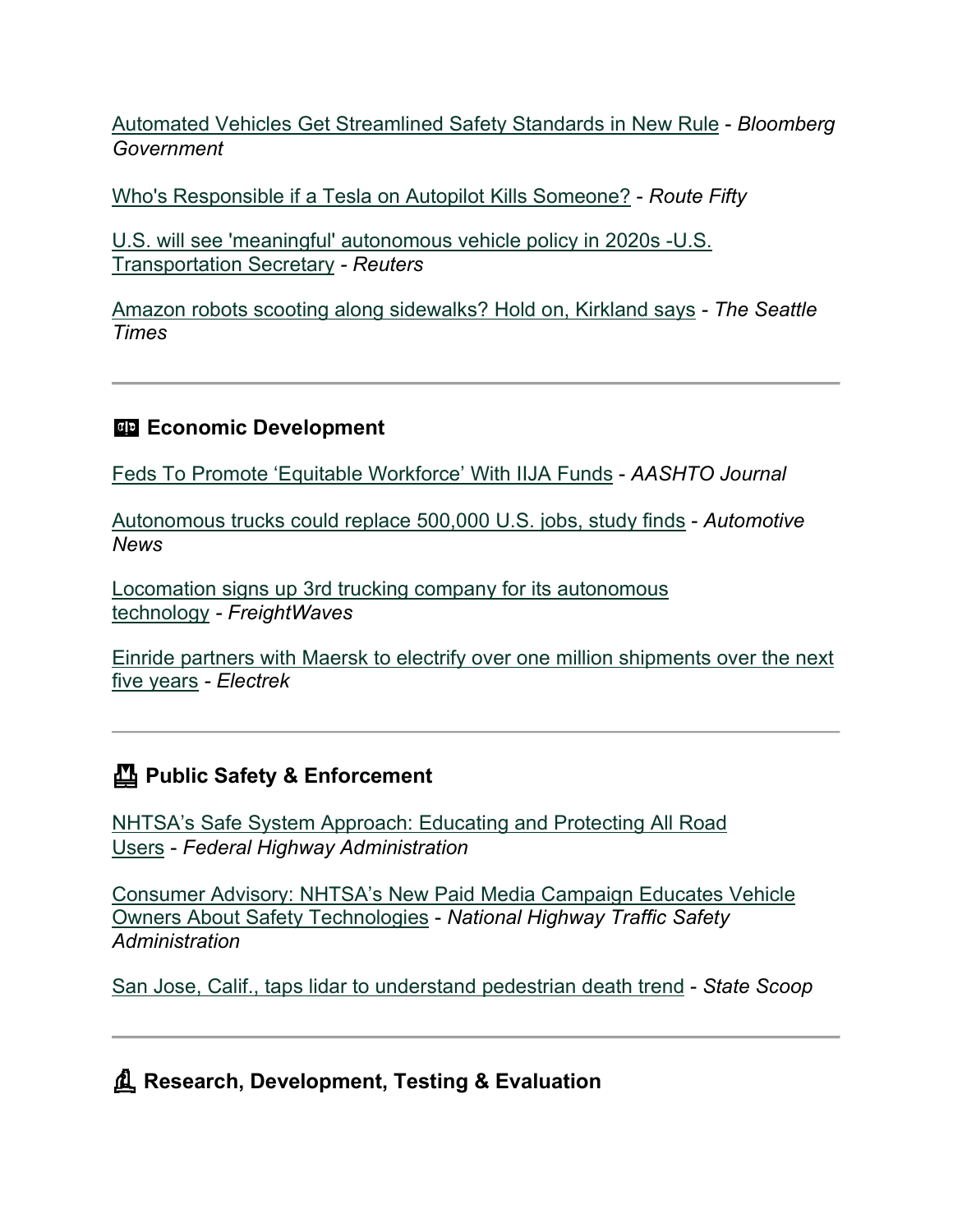[Innovia & The Ray feel the pulse](https://www.itsinternational.com/feature/innovia-ray-feel-pulse?utm_medium=email&utm_source=govdelivery) - *ITS International*

[Cybersecurity Expands Into All Realms of Transportation](https://www.nationalacademies.org/trb/blog/cybersecurity-expands-into-all-realms-of-transportation?utm_medium=email&utm_source=govdelivery) - *Transportation Research Board*

[Aurora unveils test fleet of autonomous Toyota Sienna robotaxis](https://techcrunch.com/2022/03/23/aurora-unveils-test-fleet-of-autonomous-toyota-sienna-robotaxis/?utm_medium=email&utm_source=govdelivery) *- TechCrunch*

## **E** Upcoming Events

[VOICES Webinar Series – Use Cases and System Integration \(Virtual\)](https://transportationops.org/event/voices-webinar-series-%E2%80%93-use-cases-and-system-integration?utm_medium=email&utm_source=govdelivery) *Virtual Open Innovation Collaborative Environment for Safety (VOICES)* Tuesday, March 29th 12:30 - 2:00 pm

#### **Presenters:**

Robert Heilman - Director, Highly Automated Systems Safety Center of **Excellence** Danielle Chou - Enabling Technologies Program Manager, U.S. Department of Transportation Dr. Robert Hampshire - Deputy Assistant Secretary and Chief Science Officer, U.S. Department of Transportation

#### [Driving Tomorrow: EVs & AVs \(Virtual\)](https://thehill.com/event/598086-driving-tomorrow-evs-avs?utm_medium=email&utm_source=govdelivery)

*The Hill* Tuesday, March 29th 12:00 pm

#### **Presenters:**

Sen. Gary Peters (D-MI) - Commerce, Science & Transportation Subcmte. on Surface Transportation, Maritime, Freight, And Ports Rep. Bob Latta (R-OH) - Republican Leader, Energy & Commerce Subcmte. on Communications & Technology Everette Bacon - Member, Board of Directors, National Federation of the **Blind** Cathy Chase - President, Advocates for Highway & Auto Safety

[AV Fact vs. Fiction \(Virtual\)](https://pavecampaign.org/event/pave-virtual-panel-fact-vs-fiction/?utm_medium=email&utm_source=govdelivery)

*Partners for Automated Vehicle Education (PAVE)* Wednesday, March 30th 1:00-1:30 pm